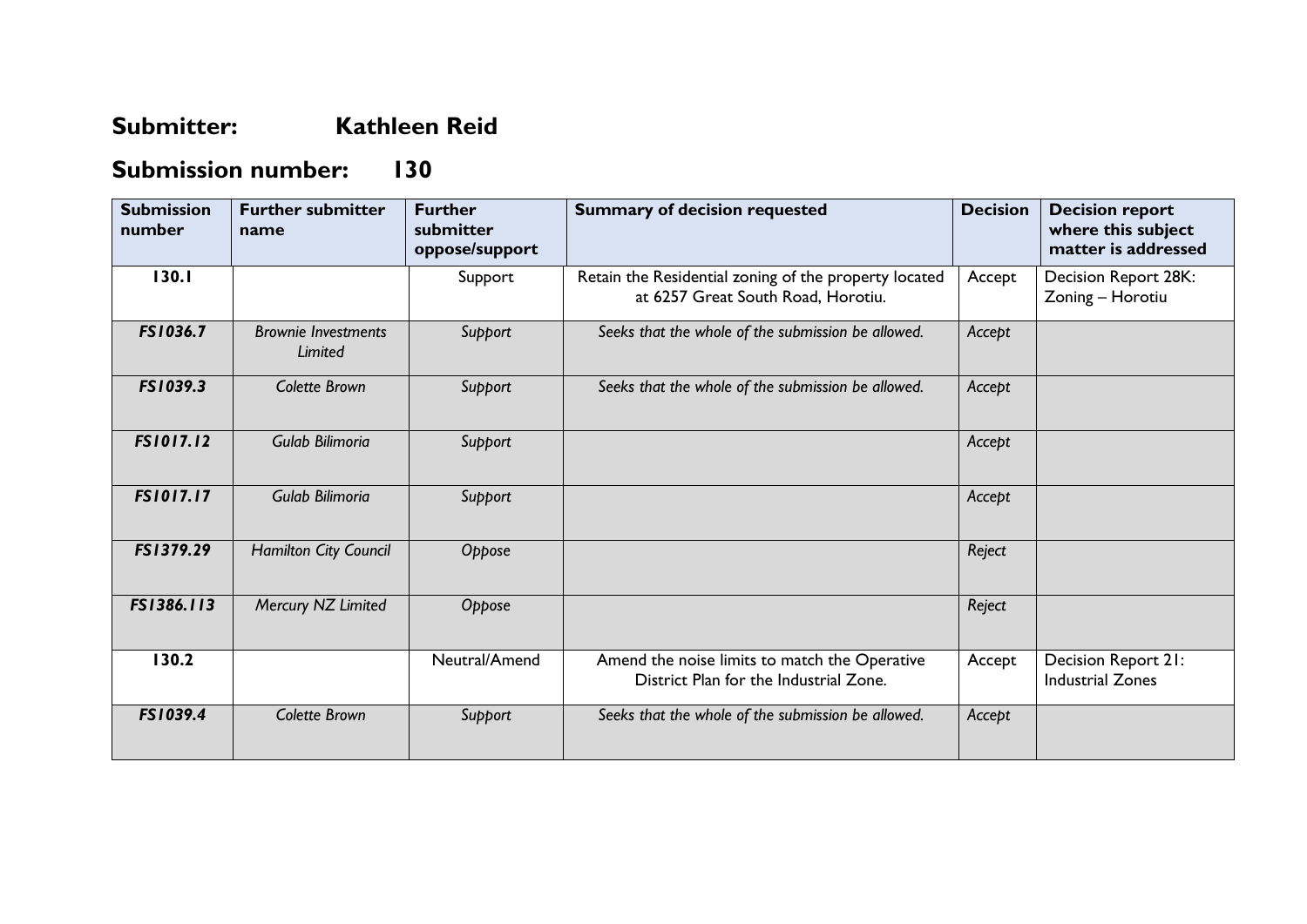| <b>Submission</b><br>number | <b>Further submitter</b><br>name | <b>Further</b><br>submitter<br>oppose/support | <b>Summary of decision requested</b>                                                                                                                                                                                                                                            | <b>Decision</b>   | <b>Decision report</b><br>where this subject<br>matter is addressed |
|-----------------------------|----------------------------------|-----------------------------------------------|---------------------------------------------------------------------------------------------------------------------------------------------------------------------------------------------------------------------------------------------------------------------------------|-------------------|---------------------------------------------------------------------|
| FS1353.11                   | <b>Tuakau Proteins Limited</b>   | Oppose                                        | Amend the Permitted noise standards to include the<br>interface noise provisions within the Rural zone as<br>requested in the TPL submission.                                                                                                                                   | Reject            |                                                                     |
| 130.3                       |                                  | Oppose                                        | Delete the requirement in Rule 22.3.2 PI(b)(ii) for the<br>minor dwelling to be located within 20m of the<br>existing dwelling. AND Delete the requirement in<br>Rule 22.3.2 PI(b)(ii) Minor dwelling for minor<br>dwellings to share a driveway with the existing<br>dwelling. | Accept<br>in Part | Decision Report 22: Rural<br>Zone                                   |
| FS1308.3                    | The Surveying Company            | Support                                       |                                                                                                                                                                                                                                                                                 | Accept in<br>Part |                                                                     |
| FS1386.114                  | Mercury NZ Limited               | Oppose                                        |                                                                                                                                                                                                                                                                                 | Accept in<br>Part |                                                                     |
| 130.4                       |                                  | Oppose                                        | Amend Rule 16.3.10 P1 Building - Horotiu Acoustic<br>Area to make it clear that existing buildings do not<br>have to comply with the insulation requirements.                                                                                                                   | Accept<br>in part | Decision Report 14:<br><b>Residential Zone</b>                      |
| FS1039.5                    | <b>Colette Brown</b>             | Support                                       | Seeks that the whole of the submission be allowed.                                                                                                                                                                                                                              | Accept in<br>part |                                                                     |
| 130.5                       |                                  | Support                                       | Retain the Residential Zone of the property at 108<br>Horotiu Bridge Road.                                                                                                                                                                                                      | Accept            | <b>Decision Report 28K:</b><br>Zoning - Horotiu                     |
| FS1039.6                    | Colette Brown                    | Support                                       | Seeks that the whole of the submission be allowed.                                                                                                                                                                                                                              | Accept            |                                                                     |
| FS1386.115                  | Mercury NZ Limited               | Oppose                                        |                                                                                                                                                                                                                                                                                 | Reject            |                                                                     |
| 130.6                       |                                  | Support                                       | Retain Rule 20.2.3.1 P3 Noise - General.                                                                                                                                                                                                                                        | Accept            | Decision Report 21:<br><b>Industrial Zones</b>                      |